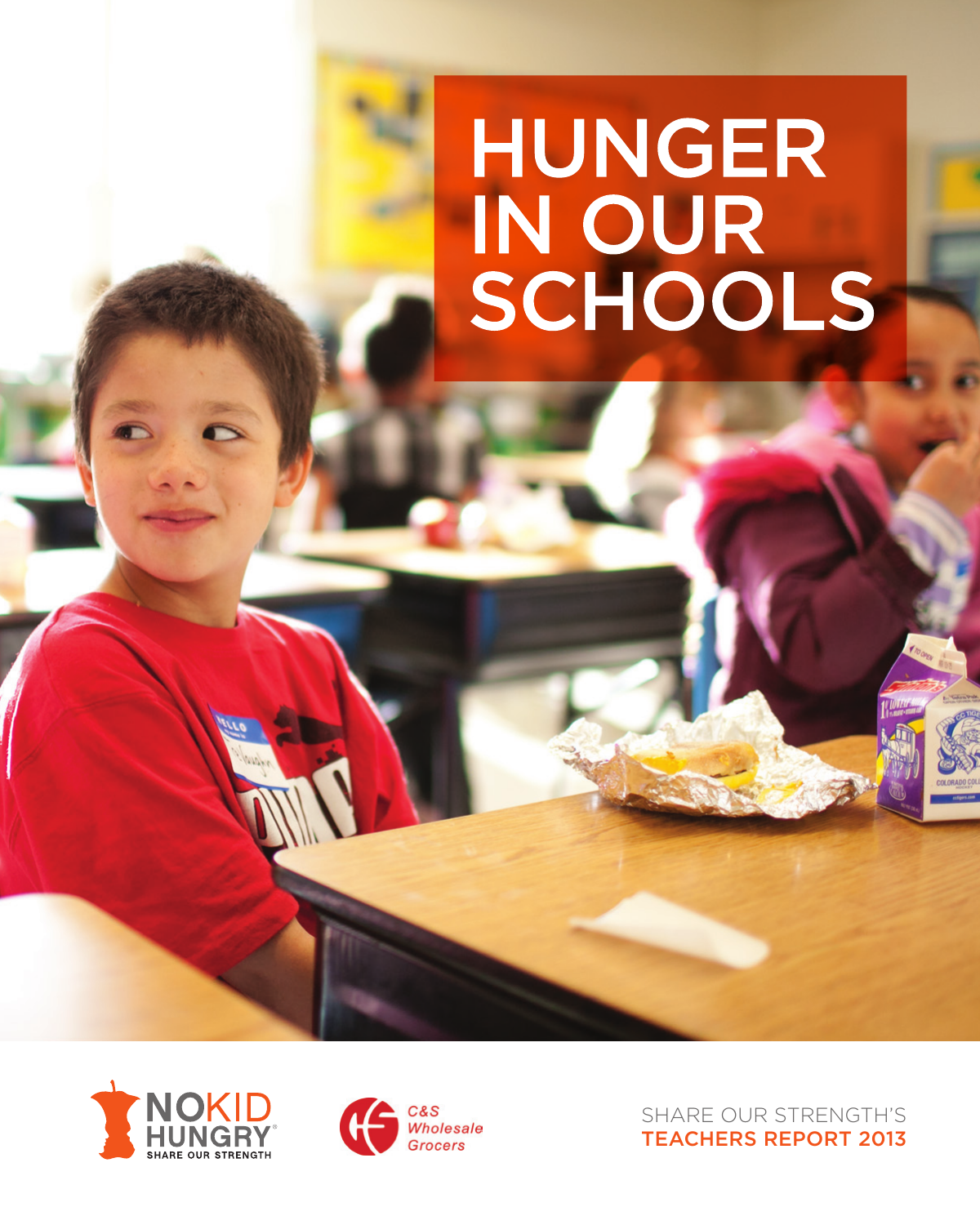### TEACHERS AND PRINCIPALS IN AMERICA'S SCHOOLS SEE TOO MANY STUDENTS WHO ARE

# TOO HUNGRY TO LEARN

*Hunger in Our Schools: Share Our Strength's Teachers Report 2013*, is a national survey of more than 1,000 K-8 public school teachers and principals, commissioned by the No Kid Hungry campaign. In this year's survey, teachers and principals express an increased concern about hunger in their schools.

#### OF TEACHERS SAY

OF PRINCIPALS SAY

THEY TEACH STUDENTS WHO REGULARLY COME TO SCHOOL HUNGRY BECAUSE THERE ISN'T ENOUGH FOOD AT HOME.

THEY SEE HUNGRY KIDS IN THEIR SCHOOLS

87% 90%

73%

#### OF EDUCATORS SAY

AT LEAST ONCE A WEEK.

BREAKFAST IS CRITICAL TO ACADEMIC ACHIEVEMENT.

# HALF

#### **OF TEACHERS SURVEYED SAY**

HUNGRY CHILDREN IN THEIR CLASSROOM IS A SERIOUS ISSUE—THE HIGHEST LEVEL MEASURED IN THE FOUR YEARS OF CONDUCTING THIS RESEARCH.

## SURVEYED TEACHERS SAY: HUNGRY KIDS



One of my students had a horrible time focusing in class. I began to think that he just didn't care, so I pulled him aside and asked what was going on. He began to cry and told me that he couldn't help it, he was just so hungry. It turns out the only meal he ate every day was his free lunch at school. His family couldn't afford breakfast or dinner.

*TEACHER IN FLORIDA*

Faced with hunger and its effect on the classroom, educators take personal actions using their knowledge and wallets.

# \$37 per month

THE AVERAGE AMOUNT TEACHERS WHO SEE HUNGER IN THEIR CLASSROOMS SPEND ON FOOD FOR THEIR STUDENTS. OVER A SCHOOL YEAR, THAT COULD BE AS MUCH AS \$300, OR MORE THAN 5 TANKS OF GAS.



# \$59 per month

THE AVERAGE AMOUNT PRINCIPALS ARE SPENDING ON FOOD FOR STUDENTS IN THEIR SCHOOLS. OVER A SCHOOL YEAR, THAT COULD BE AS MUCH AS \$500—

THAT'S ABOUT THE COST OF A CAR PAYMENT.

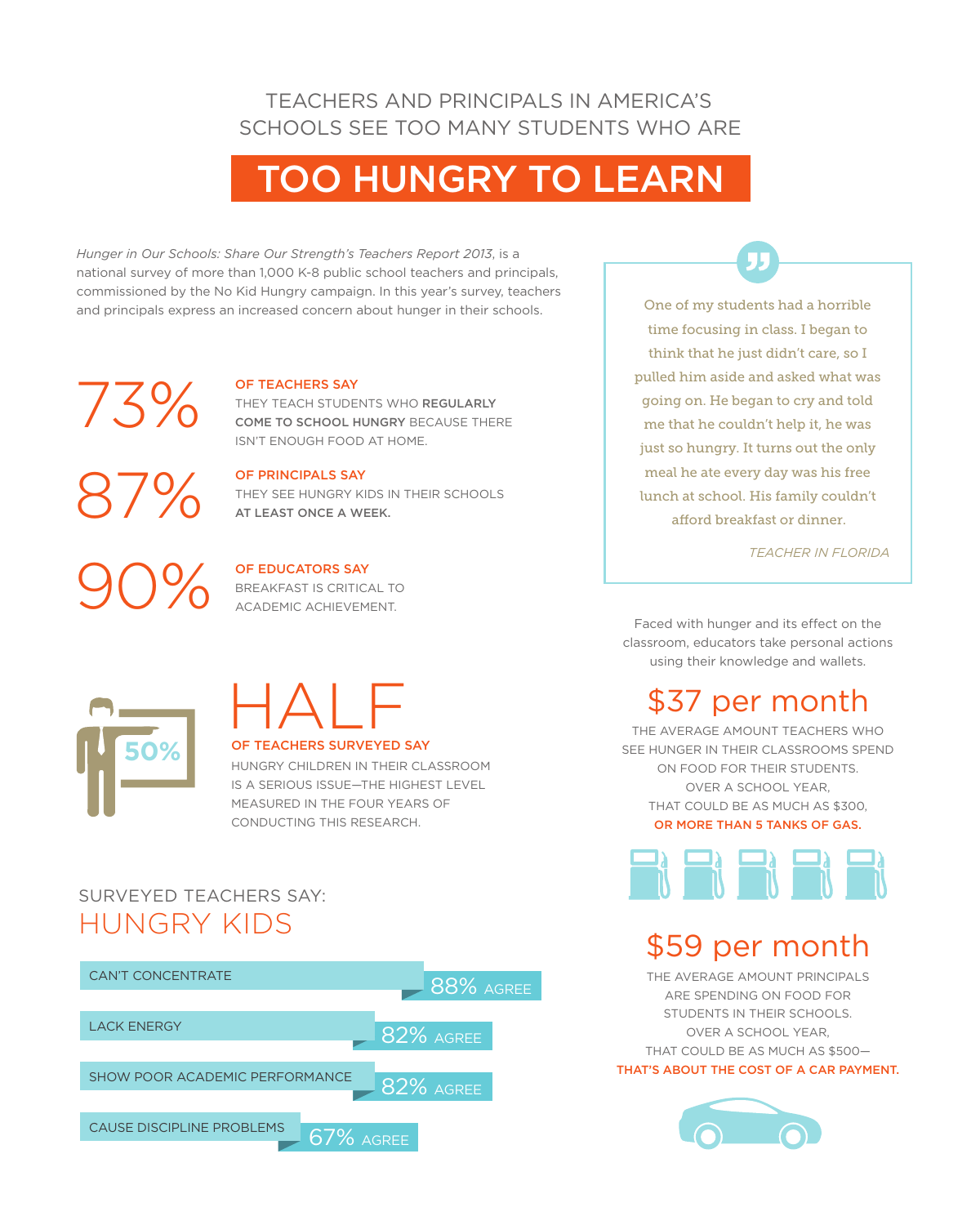## REWRITING SCHOOL SUCCESS: BREAKFAST AFTER THE BELL

Research shows school breakfast has a dramatic effect on student achievement.

Unfortunately, many kids have a difficult time getting a free or reduced-price breakfast in the morning, even though they qualify for the meal. Of the number of low-income students who eat school lunch (21 million), only half currently eat a school breakfast (about 11 million.) Barriers such as late bus schedules, conflicting priorities, and stigma associated with eating in the cafeteria while other kids socialize, stop many students from getting this meal.

There is a solution. Pioneering schools have found that moving breakfast out of the cafeteria and making it a part of the school day (breakfast after the bell) ensures more kids can start their day with a healthy meal.

#### EDUCATORS SEE POSITIVE RESULTS

Two out of three educators whose students eat breakfast after the bell are fans of the program.

LIKE KNOWING THEIR STUDENTS HAVE EATEN 77%

#### LIKE KNOWING THAT THEIR STUDENTS ARE ENERGIZED AND READY TO LEARN 75% 56%

#### QUICK AND CONSTRUCTIVE

On average, teachers say eating breakfast in the classroom takes about 15 minutes. Teachers spend that time constructively on classroom activities.

SAY THEY TAKE ATTENDANCE 76%

#### SAY THEY READ CLASSROOM ANNOUNCEMENTS  $65%$

COLLECT HOMEWORK ASSIGNMENTS

LIKE KNOWING THAT NO ONE IS SINGLED OUT OR STIGMATIZED

Since we started our breakfast in the classroom program, being hungry at school has not been an issue for our students. Before the program, I had students who would come in hungry and not be able to concentrate on classwork. Students would fall asleep in class or be very irritable. After the program started, we saw improvements in attitude and classroom performance.

*TEACHER IN MARYLAND*

# ONE CHANGE, MANY BENEFITS

EDUCATORS SAY

SERVING BREAKFAST AFTER THE BELL **WORKS.**

SINCE IMPLEMENTING A BREAKFAST AFTER THE BELL PROGRAM:

> 76% have seen an improvement in student alertness during morning lessons

> > 57% have seen an uptick in attendance

# 55%

have seen a decrease in visits to the school nurse

54%

say discipline problems have fallen